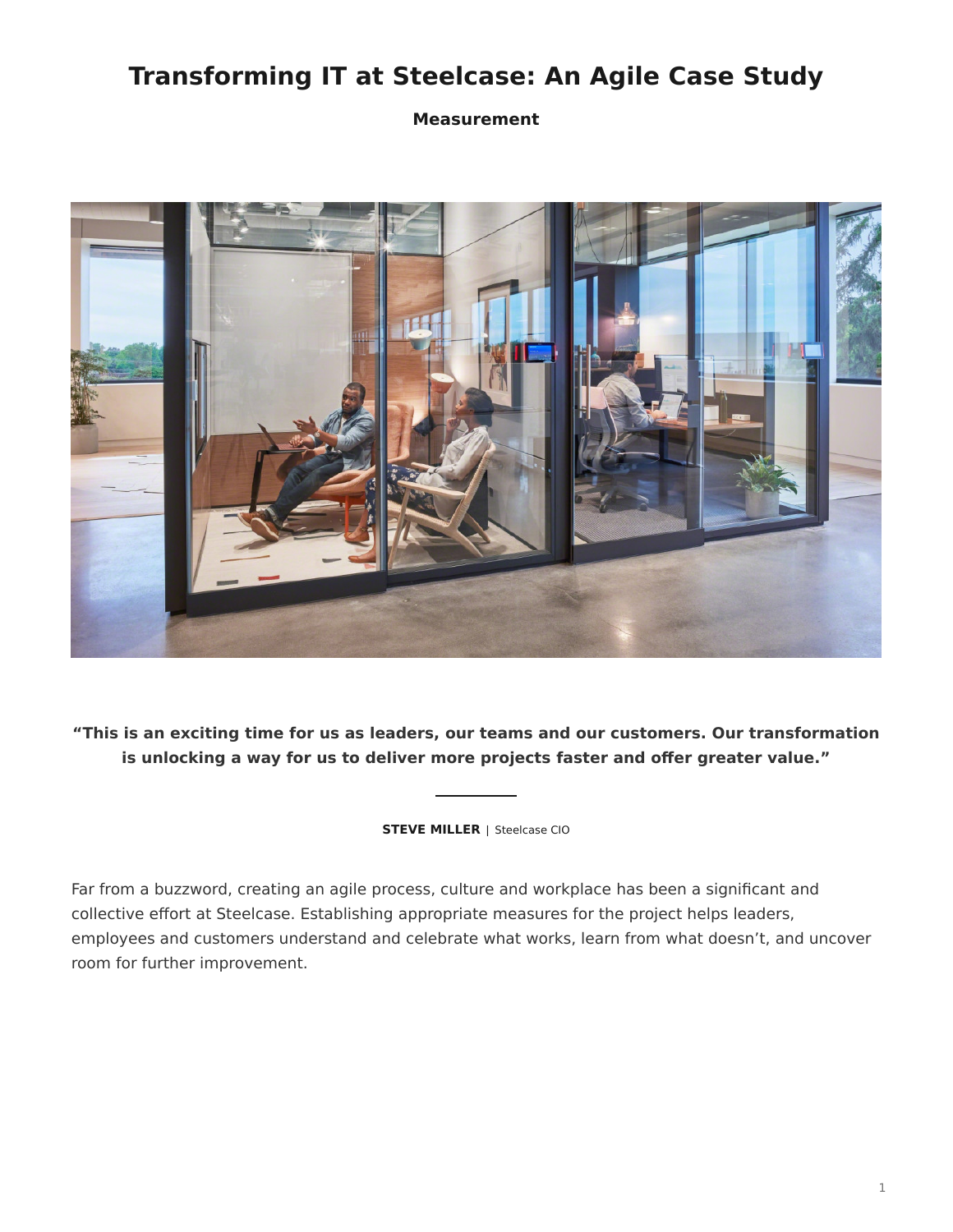## **IMPROVED VELOCITY**

Review of team dashboards shows a 40 percent improvement in velocity (amount of work completed during each Sprint) for agile teams operating within the new IT space. Teams forecast and track how many increments they can accomplish during a Sprint. The dashboards allow leaders to watch as the teams recast their velocity after each Sprint cycle.



"It's dramatic. Once we move teams into the space, and the new process and behaviors are enabled, that's when we see the jump," says Miller. "It usually takes two Sprint cycles (four weeks) for us to see it once they're in the space."

While working in the user prototype, one agile team quickly experienced the benefits of the practice The team's velocity was struggling. During the retrospective following the second Sprint, they discovered despite practicing agile, they still were working in more traditional ways. People were stuck in their own "swim lanes" and the entire team was still not located together.

The team added more height-adjustable worksurfaces and task seating to their area and improved collaboration. A developer with a wide skill set overhead his teammates challenges and suggested he could "change lanes" and pick up the work. His offer followed one of IT's guiding principles — "We Succeed as a Team." The impact on output was evident. The team logged 49 points in Sprint two and 100 points in Sprint four, doubling productivity.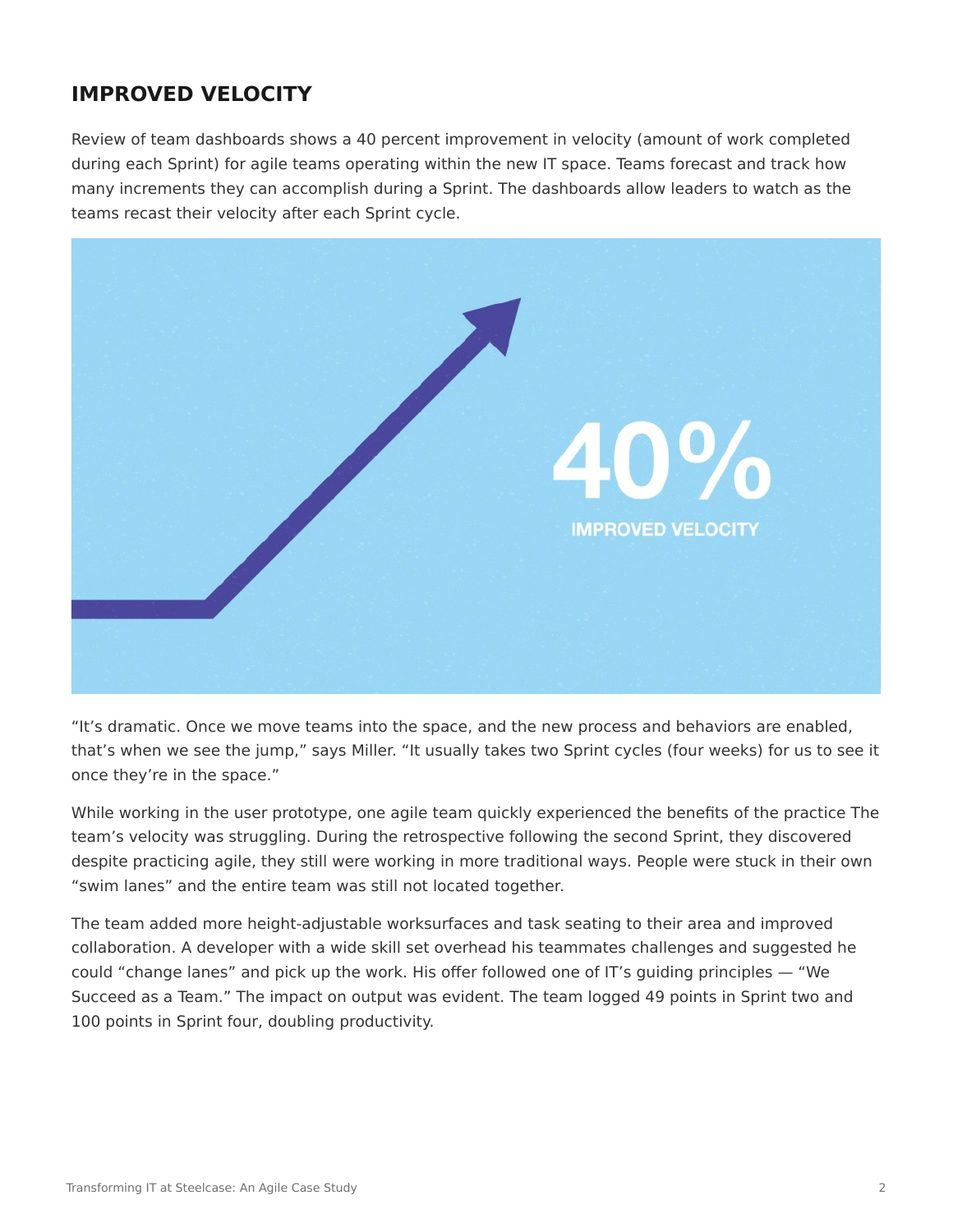## **CONTINUOUS OPTIMIZATION**

Additional measurement methods include Workplace Advisor Subscription sensors installed during move-in and Room Wizard reservation data, which together build a rich picture of how the space is used and how IT is collaborating.



Ninety days after move-in, leaders performed a periodic review of how the space was being used. They believed it might be able to support additional teams. Analysis of sensor data allowed them to make a data-driven decision to move three more teams into the new space. Seven teams, in all, had to shift within the space. But, because the design accounted for future needs to expand and contract, IT did not have to make any facilities requests to account for the moves.

## **AGILE ADOPTION**

"The data helps us make sure the workplace is serving the people who work there while facilitating desired cultural changes. If we see areas for improvement in a week or in a year, we can make immediate changes," says Michael Bloem, PhD, analyst, applied data science at Steelcase. "As work changes, the workplace can respond to the people living in it."

For example, Bloem says they wanted to find out if agile language and concepts were being adopted throughout IT. They analyzed room reservation data that used terms like "agile" and "Sprint" over time. Data showed more than a two-fold increase in bookings using those terms — helping to confirm agile is becoming more ingrained in the culture and the work process.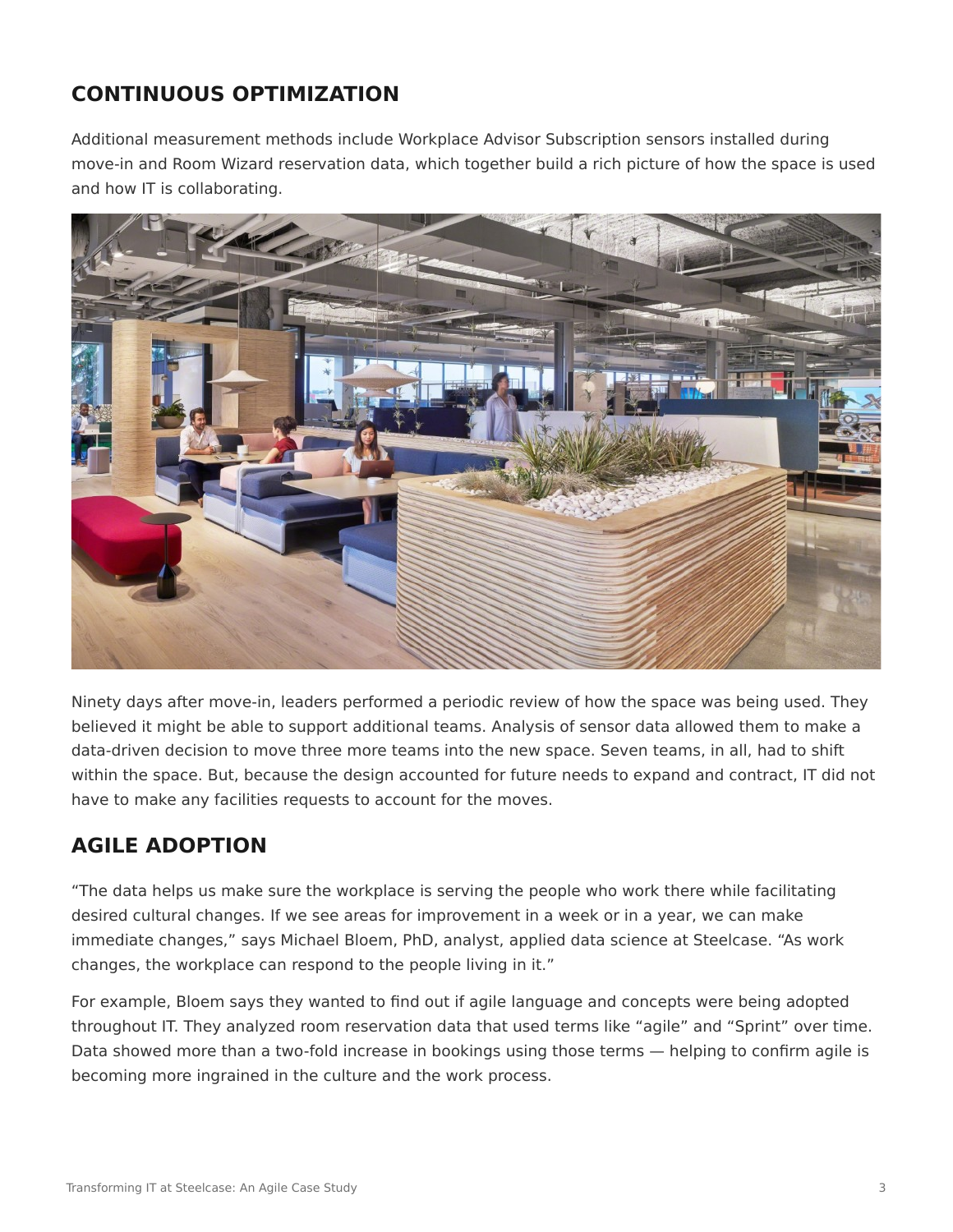### **ONGOING MEASUREMENT**

The cross-functional team tasked with the IT project put together a measurement plan that accounts for the immediate, short and medium term. The team started with the IT guiding principles and clarified the behaviors that would be evident when the guiding principles are met. From there, they developed and implemented an array of qualitative and quantitative methodologies through which to measure these.

Change takes time, of course, so the measurement efforts continue as the team gains insights and makes ongoing improvements to the space. In true agile spirit, the space will never really be complete. In fact, a ribbon cutting was never held, symbolizing to the team that the project is ongoing. It will continue to evolve and shift as teams' work changes and new learnings manifest.

#### **STAY CONNECTED**

This project along with Steelcase's work with partners and customers has led to a growing volume of knowledge that can help organizations interested in the successful implementation of agile. If you'd like to receive updated research and insights, [subscribe](https://info.steelcase.com/360/newsletter-subscription) to 360 Magazine. You'll receive our newest articles twice per month.

For support with the holistic approach to agile (assessment, leadership, teams, measurement and more), find out more about Steelcase [Applied Research + Consulting](https://www.steelcase.com/eu-en/about/steelcase/consulting/) or email them at [info\\_uk@steelcase.com](mailto:info_uk@steelcase.com).

#### **PREVIOUS CHAPTER** – [What Work Looks Like Now](https://www.steelcase.com/eu-en/research/articles/agile-case-study-what-works-looks-like-now/)

[Table of Contents](https://www.steelcase.com/eu-en/research/articles/agile-case-study/)

**[Follow Us](https://www.steelcase.com/eu-en/) [+](https://www.steelcase.com/eu-en/) [Contact Us](https://www.steelcase.com/eu-en/contact-us/) [+](https://www.steelcase.com/eu-en/contact-us/) [+About Steelcase](https://www.steelcase.com/eu-en/about/steelcase/our-company/) +Customer Care +Legal Notices**